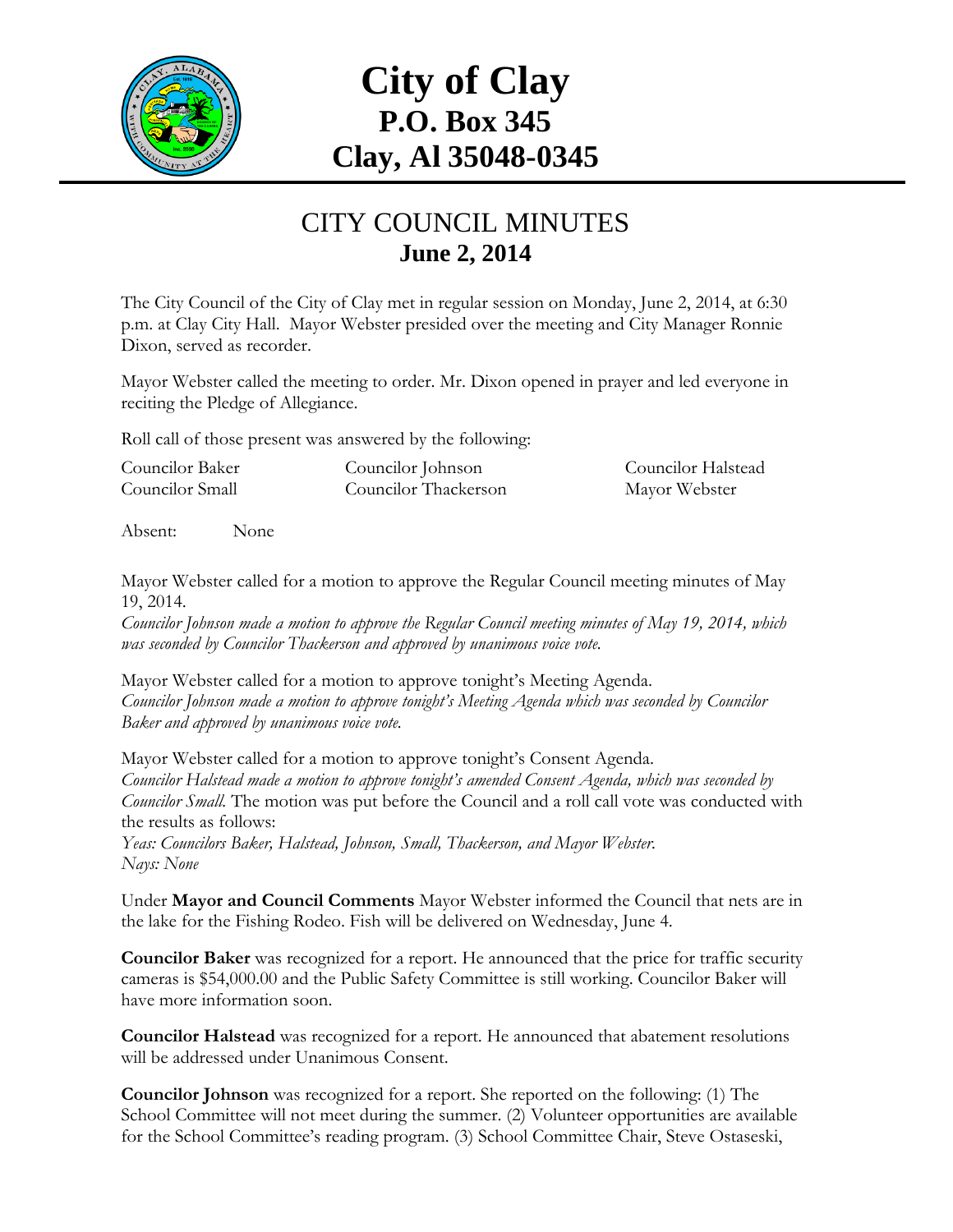

## **CITY OF CLAY CITY COUNCIL MINUTES June 2, 2014**

and Councilor Johnson met with Trussville Board of Education about discipline. (4) The Senior Activity Center is planning a Father's Day celebration and their July calendar.

**Councilor Small** was recognized for a report. He announced that the library has 60 people signed up for the summer reading program and reminded everyone to visit Clay library's website for more information. There is at least five weeks of work left on Old Springville Road. The County still has to complete paving, road shoulders, markers & permanent striping.

**Councilor Thackerson** was recognized for a report**.** He reminded everyone about the fundraiser walk for Camp Smile A Mile. It will be held on June 7 at Cosby Lake at 8:00 am. There will be a \$10 donation to enter the walk. Everyone is invited. The Fishing Rodeo will take place at 10:00 am. Councilor Thackerson received preliminary drawings from the architect for Cosby Lake Park for the Park and Recreation Committee.

The Council discussed options for restricting football registration. *Councilor Baker made a motion to restrict football and cheerleading registration to children who are zoned for Clay Chalkville School and children and family members of children who played for Clay in 2013, which was seconded by Councilor Small.* The motion was put before the Council and a roll call vote was conducted with the results as follows:

*Yeas: Councilors Baker, Halstead, Johnson, Small, Thackerson, and Mayor Webster. Nays: None*

Under **Reading of Petitions, Applications, Complaints, Appeals, Communications, etc.,** Mayor Webster announced that there were none.

Under the **City Manager's Report**, City Manager Ronnie Dixon reported the account balances in the General Fund = \$312,132.47; Senior Citizens Fund = \$3,213.06; Library Fund  $= $3,847.87$ ; Contractors Bond  $= $168,721.92$ ; Capital Improvement Fund  $= $366,034.22$ ; 4 & 5 Cent Gasoline Fund = \$20,267.43; 7 Cent Gasoline Fund = \$234,142.24; Road Project Fund = \$175,000.00; Contingency Fund = \$175,000.00; BBT Fund= \$18,750.00; Ballpark Revenue YTD= \$59,896.87; and Ballpark Expense YTD= -\$56,873.59.

Mr. Dixon reported that he has received the findings from the actuarial study for the City to join the Retirement System of Alabama. Mr. Dixon recommended that the City not join the RSA. He explained that the State has a defined benefit program of 8%. The City does not have a stable enough income in order to cover this expense. He asked to be allowed to research a 401 retirement plan for employees.

Mr. Dixon informed Council that Councilor Halstead has submitted a letter of resignation, effective June 30, 2014. Councilor Halstead thanked the Council for the opportunity to serve and stated that he and his wife will be moving out of Clay to be closer to their family. Mr. Dixon explained that the City may receive resumes for appointment during this time and must appoint a new Councilor within 60 days after Councilor Halstead's resignation becomes effective.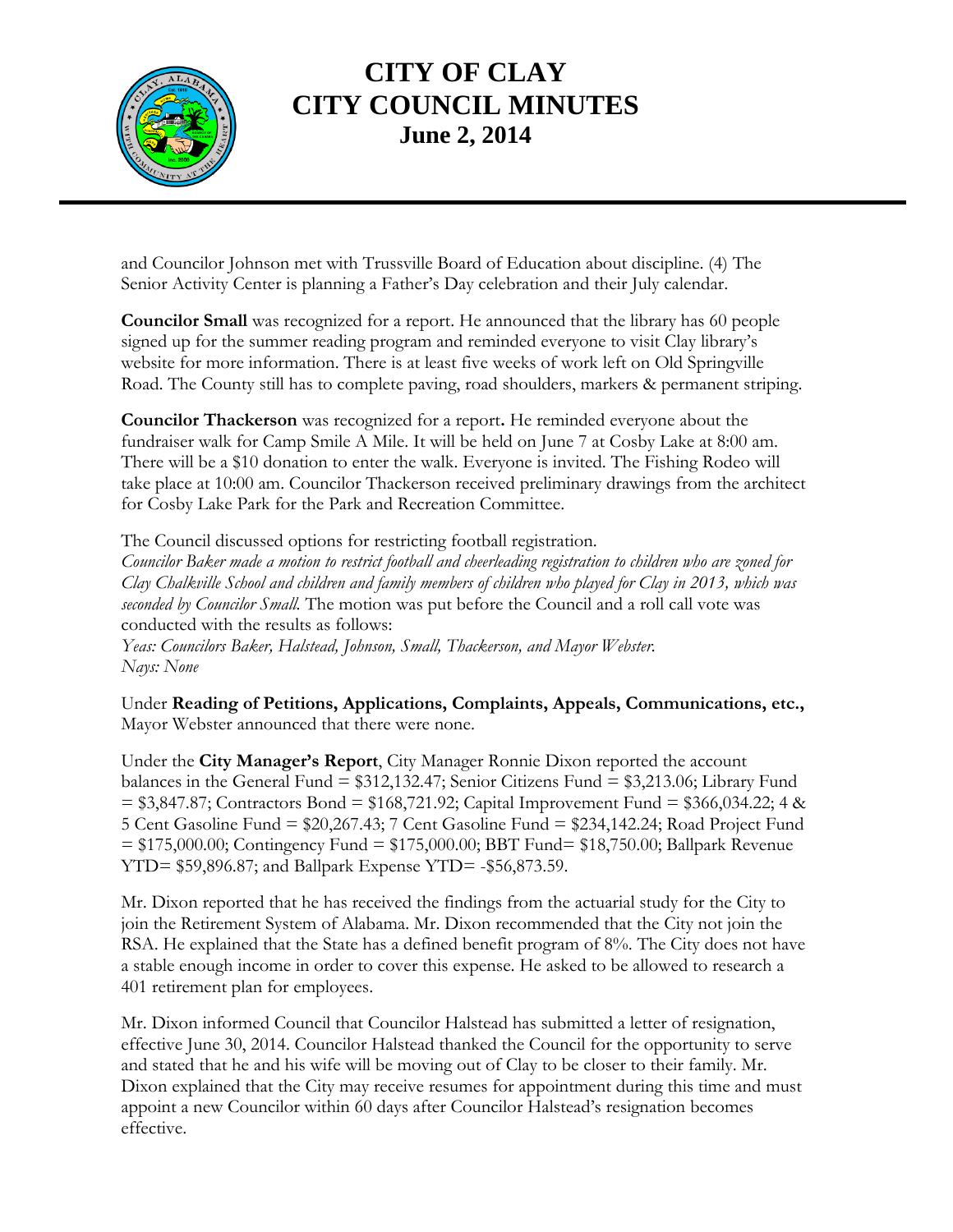

## **CITY OF CLAY CITY COUNCIL MINUTES June 2, 2014**

Mayor Webster accepted Councilor Halstead's resignation and thanked Councilor Halstead for his service.

*Councilor Johnson made a motion to declare a vacancy on the City Council which was seconded by Councilor Thackerson and approved by a unanimous voice vote.*

Mr. Dixon asked the Council if they would like to schedule a Public Hearing to discuss implementing a property tax. The Council discussed different dates for the Public Hearing.

*Councilor Small made a motion to hold a Public Hearing to discuss implementing a property tax on June 16 at 7:00 p.m., which was seconded by Councilor Johnson and approved by a unanimous voice vote.*

Under **Resolutions, Ordinances, Orders and Other Business** Mayor Webster called for a motion to enter into Unanimous Consent.

*Councilor Johnson made a motion to suspend the regular rules of order and enter into Unanimous Consent, which was seconded by Councilor Baker.* The motion was put before the Council and a roll call vote was conducted with the results as follows:

*Yeas: Councilors Baker, Halstead, Johnson, Small, Thackerson, and Mayor Webster. Nays: None*

Mayor Webster introduced Proclamation 2014-02, A Proclamation to Recognize the Historical Importance of Bryant Park, which was read by City Manager Ronnie Dixon.

*Councilor Johnson made a motion to approve Proclamation 2014-02, which was seconded by Councilor Thackerson.* The motion was put before the Council and a roll call vote was conducted with the results as follows:

*Yeas: Councilors Baker, Halstead, Johnson, Small, Thackerson, and Mayor Webster. Nays: None*

Mayor Webster introduced Resolution 2014-10, A Resolution Declaring Weeds to be a Public Nuisance and to Eliminate a Nuisance Upon Private Property, which was read by City Manager Ronnie Dixon.

*Councilor Thackerson made a motion to approve Resolution 2014-10, which was seconded by Councilor Small.*  The motion was put before the Council and a roll call vote was conducted with the results as follows:

*Yeas: Councilors Baker, Halstead, Johnson, Small, Thackerson, and Mayor Webster. Nays: None*

Mayor Webster introduced Resolution 2014-11, A Resolution Abating the Property Located at 5410 Balboa Circle, Pinson, AL 35126, which was read by City Manager Ronnie Dixon. *Councilor Halstead made a motion to approve Resolution 2014-11, which was seconded by Councilor Thackerson.* The motion was put before the Council and a roll call vote was conducted with the results as follows:

*Yeas: Councilors Baker, Halstead, Johnson, Small, Thackerson, and Mayor Webster. Nays: None*